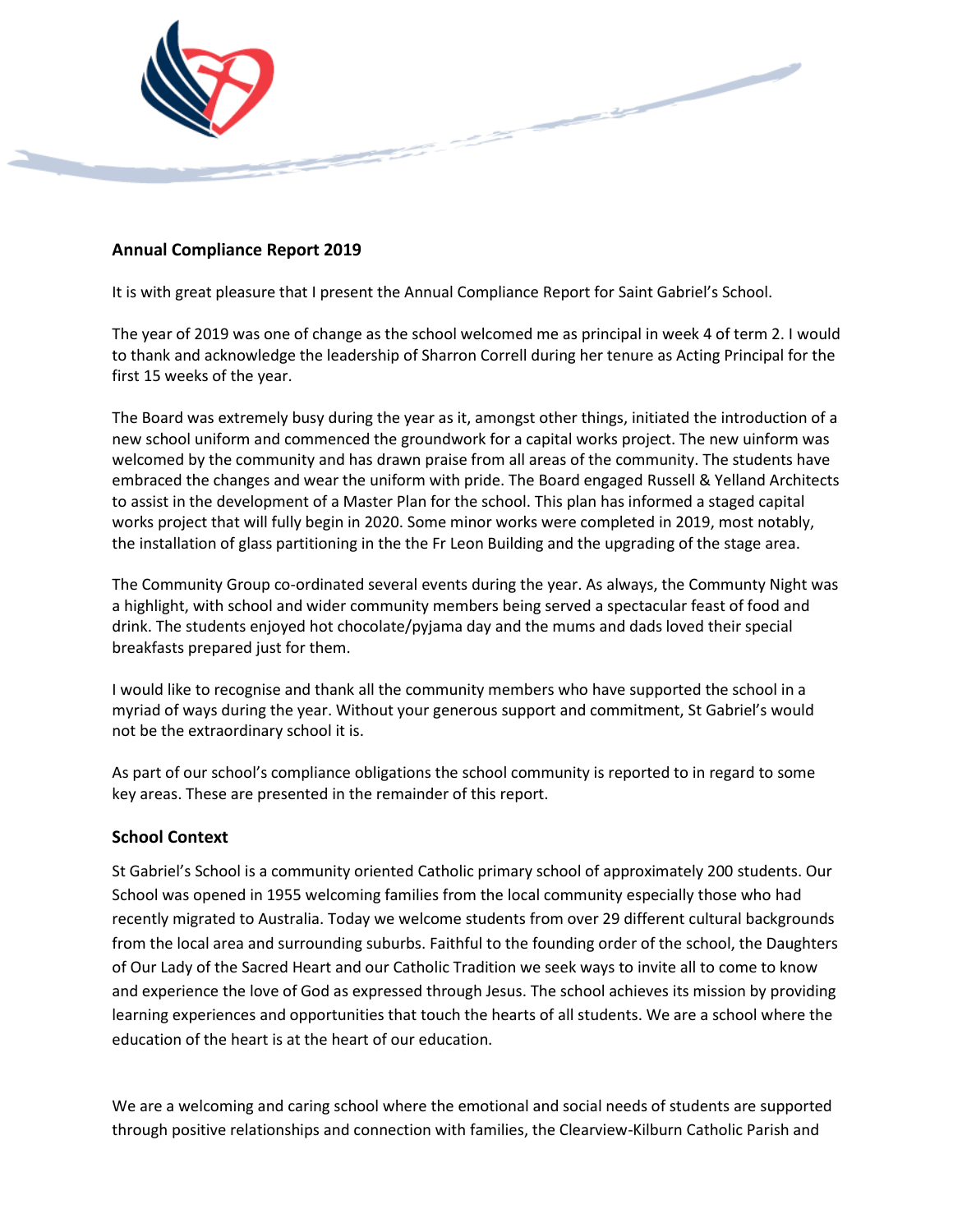

our local community. We nurture in our students a love of self and love of other. We encourage our students to be internally motivated and be self managed learners who seek quality in all that they do. We underpin these beliefs on William Glasser's Choice Theory and Martin Seligman's Positive Education.

When you visit St Gabriel's you are taken by the warmth and enthusiasm of our students and staff. We seek to nurture and support students to reach their full potential. Meaningful learning opportunities are provided for students in all of the key learning areas. Students work together in collaborative learning spaces under the care of staff who guide and support them in their learning. We work to create in all students a love of learning. All our staff are committed to professional learning and seeking ways to improve learning outcomes for all students. All staff participate in a rich variety of professional development and work collaboratively to support all students in their learning. At St Gabriel's we talk about every teacher being a teacher of all students. We ensure that all staff come to touch the hearts of every student through their care and connection.

Students experience a rich Performing Arts Program together with opportunities to participate in the weekly lessons, Festival Choir, singing and individual tuition lessons. At St Gabriels, students study the Italian Language and Culture through an exciting and highly recognised learning program. Students undertake Physical Education lessons and fitness activities throughout the week. In the older year levels there are opportunities for students to be selected and represent the school in various sports. Throughout the year all students have the opportunity to participate in the Active After School Sports program. We believe that at St Gabriel's we enrich the heart through providing a wide variety of experiences. Each learning space has a variety of resources to support students in exciting learning including Interactive screens,notebooks, ipads , hands-on equipment and subject specific materials. All our learning spaces have been designed to support and encourage varied learning experiences. There are spaces for students to work in groups, places for students to obtain individual support from teachers, and areas to support learning in the various subjects.

The Sacred Heart Centre, our sports and performing arts space provides the school with the space for Sport, Play, Drama, Performances and Celebrations. Our School Library has the feel of an inviting bookshop, a place where students are invited to come and enjoy books and literature. Our secure outside spaces include ovals, playing courts, gardens, playgrounds, seating and shaded areas. The St Gabriel's School Board, is the key group who ensure the governance, decisions and operations of the school are conducted in a manner that upholds the Catholic Tradition and ensures the best learning opportunities for all students. The community is supported by the Community Group who provided opportunities for community building, support and FUN-raising. We encourage and support all members of the school community to share their talents and time with us to support better learning outcomes through volunteering time, participating in activities and participating in community events.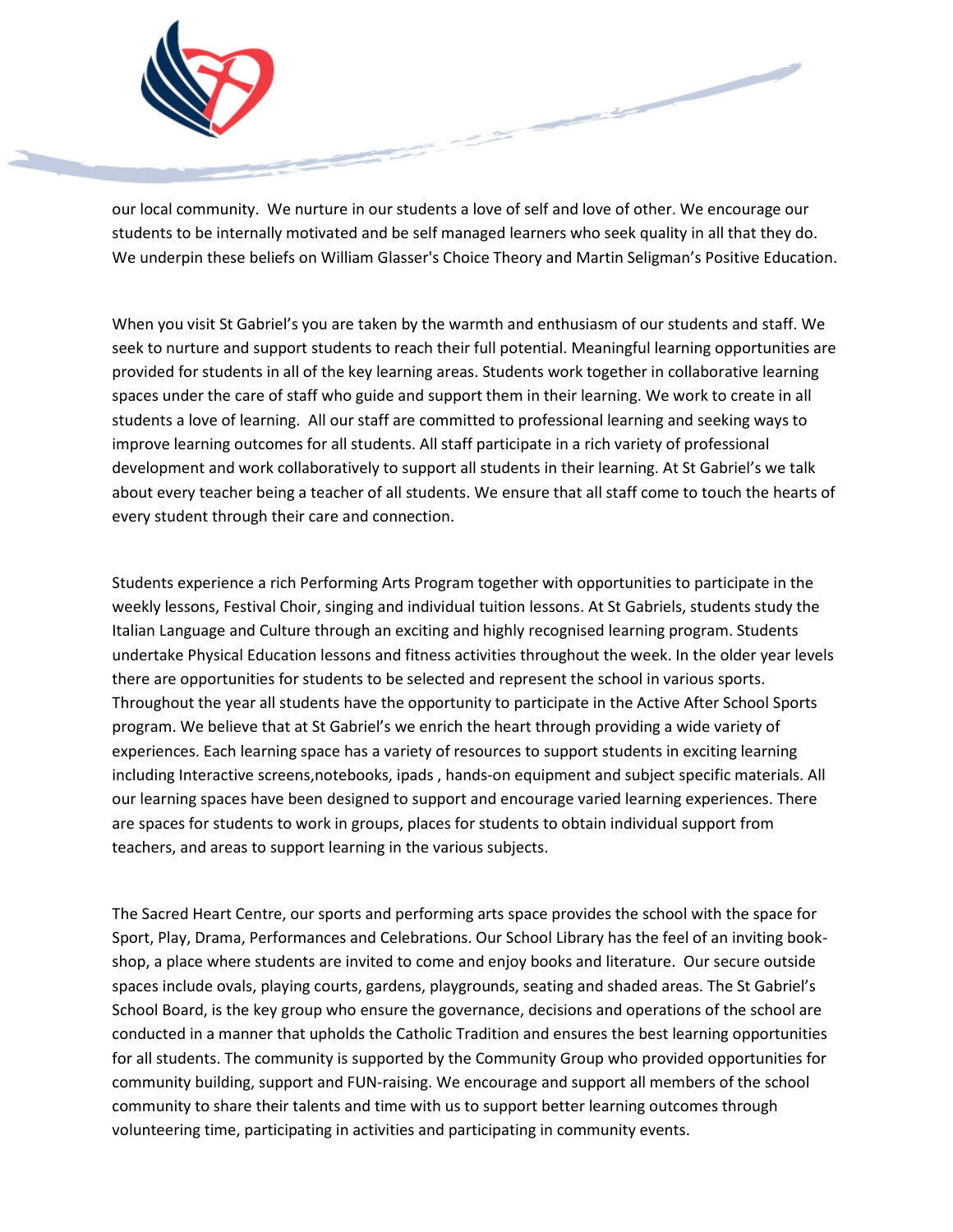

At St Gabriel's we are committed to nurturing and developing faithful young people of heart, who connected in relationship, have developed a passion for quality learning so that they can touch the hearts of others and make a positive contribution to the community.

### **2019 Data**

Our enrolments as at the census date in 2019 were as follows:

**R - 45**

- **1 - 32**
- **2 - 22**
- **3 - 26**
- **4 - 30**
- **5 - 21**
- **6 - 35**

#### **Student Attendance**

The table below presents the attendance data for each year level for the 2019 year.

| Year Level      | Attendance % |  |  |
|-----------------|--------------|--|--|
| Reception       | 93.30%       |  |  |
| Yr 1            | 93.80%       |  |  |
| Yr <sub>2</sub> | 93.49%       |  |  |
| Yr <sub>3</sub> | 93.15%       |  |  |
| Yr 4            | 94.90%       |  |  |
| Yr 5            | 93.25%       |  |  |
| Yr 6            | 92.42%       |  |  |

Non-attendance is monitored by class teachers in consultation with school leadership. A text message is sent to connect home and school when students have been away without a reason. School email, school app and student diaries were used for parents to explain for their child's absence. Student lateness and absentees are views and monitored by class teachers and school leadership.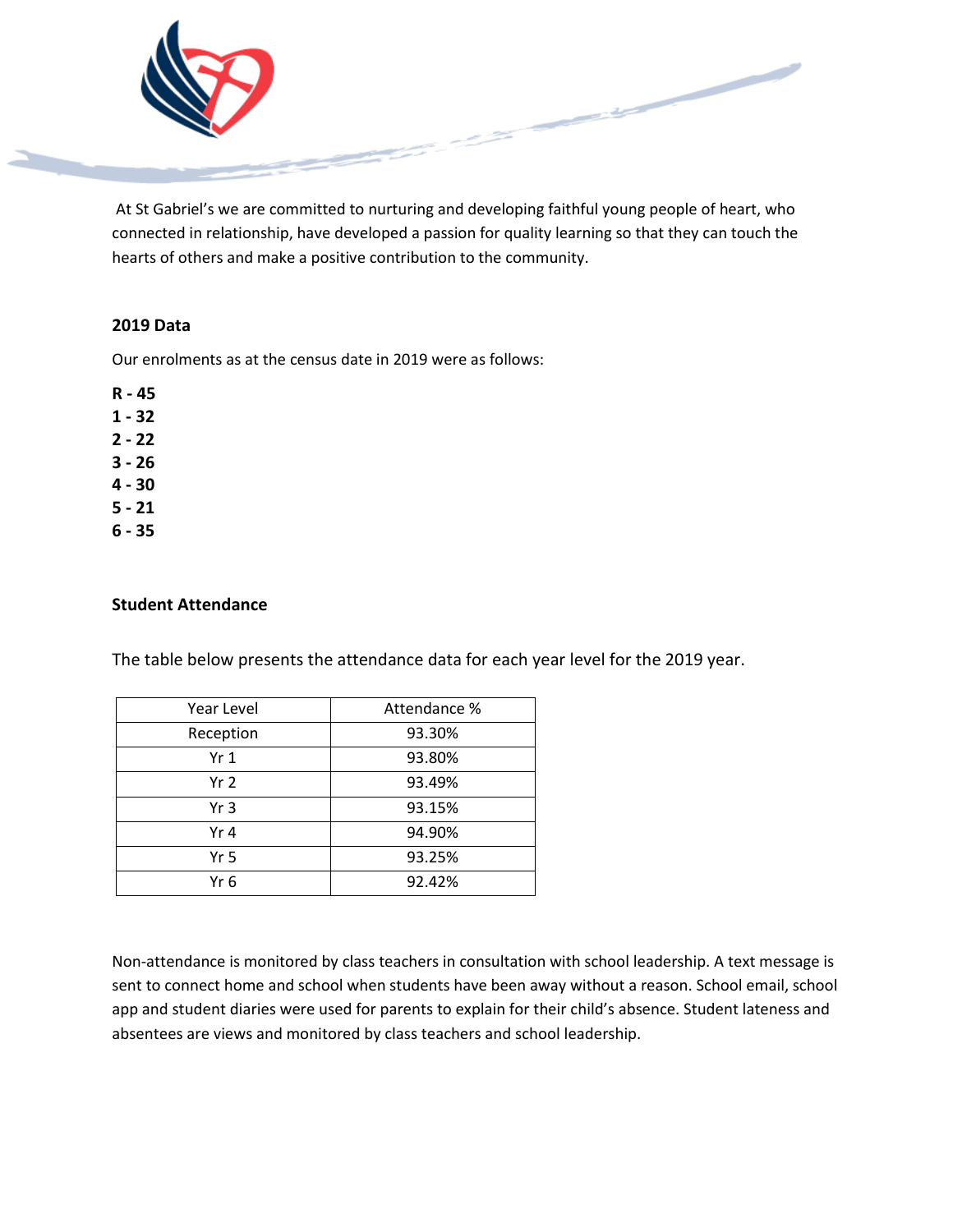

### **Student Learning Outcomes**

Each year students in years 3 and 5 take part in a National Testing Program. Students are assessed in the areas as stated in the table below. Our school's scores are presented as an average for the school's cohort and are compared with the national average.

NAPLAN Results 2019 displayed as overall mean scores

| <b>NAPLAN</b> | <b>Reading</b>      | <b>Writing</b>       | <b>Spelling</b>     | &<br>Grammar   | <b>Numeracy</b> |
|---------------|---------------------|----------------------|---------------------|----------------|-----------------|
| averages      |                     |                      |                     | Punctuation    |                 |
|               |                     |                      |                     |                |                 |
| Year $3 -$    | <b>School - 423</b> | School $-408$        | <b>School - 405</b> | School $-409$  | School - 375    |
|               | National - 425      | <b>National -422</b> | National - 418      | National - 440 | National - 408  |
| Year $5 -$    | <b>School - 509</b> | School - 476         | <b>School - 511</b> | School $-490$  | School - 490    |
|               | National - 506      | National - 474       | National - 500      | National - 499 | National - 495  |

NAPLAN data is analysed and used to explore whole school trends and individual student learning needs. Key areas are addressed and staff professional learning is developed in response to needs.

### **Staffing 2019**

**a) Staff Composition & Attendance** 

Male - 4

Female - 19

Aboriginal/Torres Strait Islander – 0

Teaching staff attendance for the 2019 school year was 95.5% and our teachers took sick leave, carer's leave and bereavement leave, as is their industrial entitlement.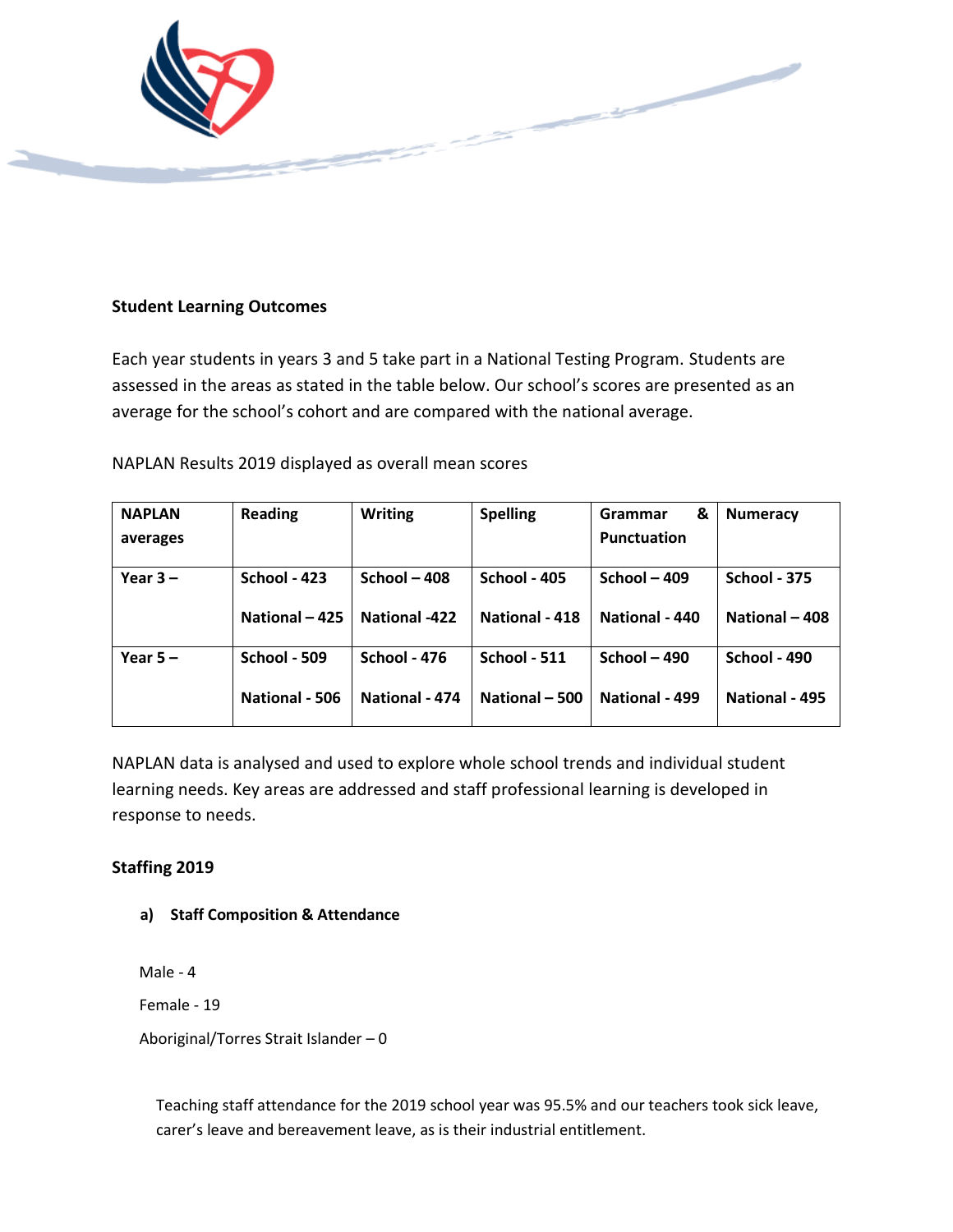

2019 Teaching Staff - 16 (14.3 FTE)

2019 Non-Teaching Staff - 7 ( 3.8 FTE)

#### b) **Staff Retention**

In Term 1 2019, 88% of the teaching staff was retained from the beginning of the previous programme year.

At the conclusion of the year, 1 ESO staff member applied for leave for the entirety of the following year.

#### *c)* **Staff Qualifications**

In our school we are fortunate to have a number of teachers with two or more qualifications in education. 15% have Masters Degrees, 30% have Post Graduate degrees, 75% have Bachelor degrees, 40% have Diplomas and 55% have Graduate Certificates in Religious Education.

#### **Revenue and Expenditure Report - as at 31st December 2019**

|                                                             | \$        | \$        |
|-------------------------------------------------------------|-----------|-----------|
| Income Recurrent:                                           | 414,815   |           |
| <b>School Fees(Incl Compulsory Fees)</b>                    | 425,961   |           |
| <b>Government Grants</b><br>Australian and State Government | 2,537,693 |           |
| Other                                                       | 47,070    |           |
| Total Income:                                               |           | 3,425,539 |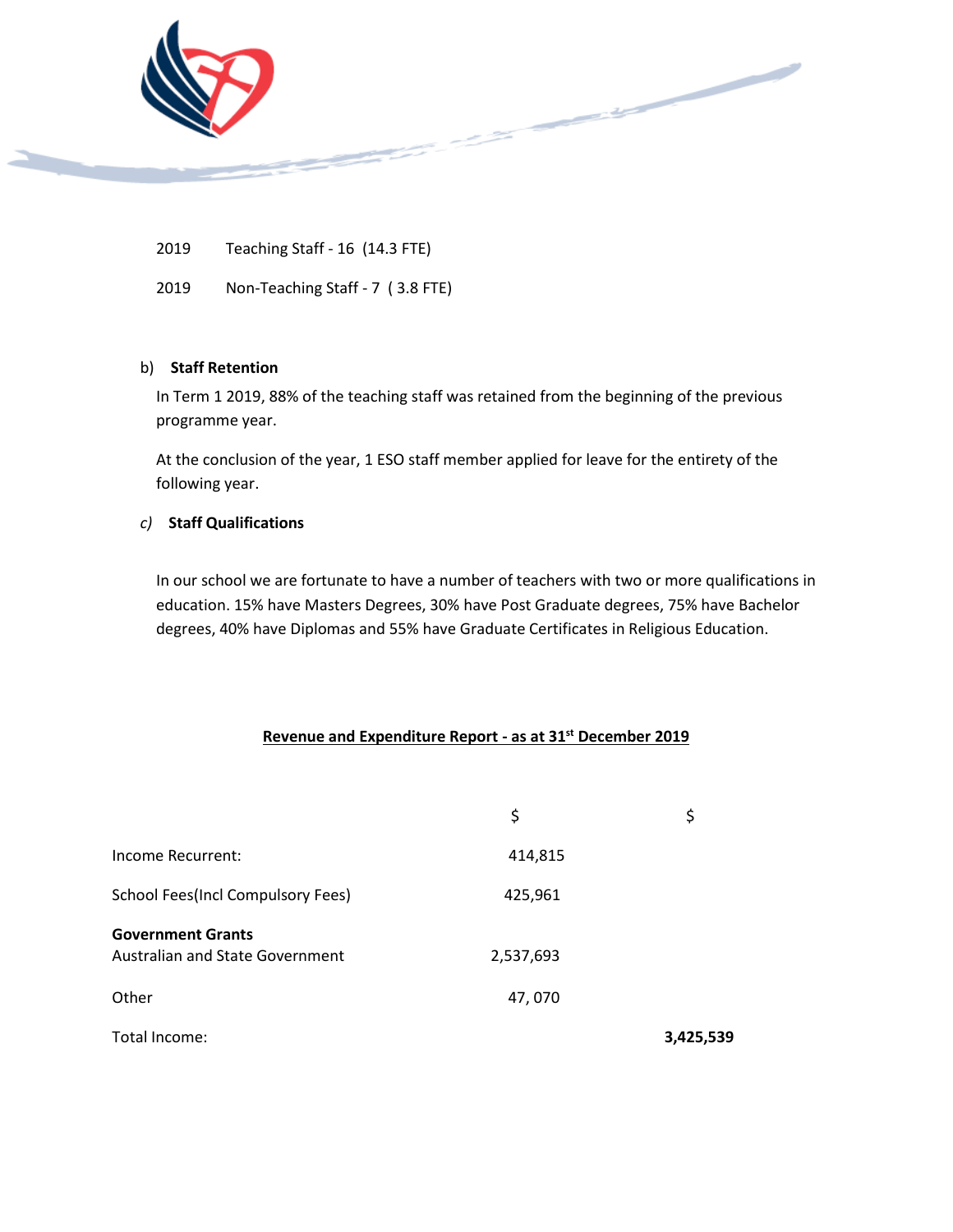

# **Satisfaction Surveys**

## **Staff**

|                                                                                                     | No | Sometimes | Yes |
|-----------------------------------------------------------------------------------------------------|----|-----------|-----|
| I enjoy coming to work at<br>St Gabriel's                                                           | 0% | 20%       | 80% |
| I am respected and<br>appreciated by my<br>colleagues                                               | 0% | 30%       | 70% |
| I am able to explore areas<br>of interest within the<br>school and utilise my skills<br>and talents | 0% | 30%       | 70% |
| I have the resources<br>required to do my job<br>effectively                                        | 0% | 10%       | 90% |
| I feel I am consulted in<br>regard to decisions that<br>affect me                                   | 0% | 30%       | 70% |
| I am optimistic about the<br>direction the school is<br>heading                                     | 0% | 20%       | 80% |

## **Students**

|                              | No | Sometimes | Yes |
|------------------------------|----|-----------|-----|
| I enjoy coming to school at  | 0% | 27%       | 73% |
| St Gabriel's                 |    |           |     |
| My teacher lets me know      | 0% | 24%       | 76% |
| what is expected of me       |    |           |     |
| If I am stuck, I can ask for | 0% | 24%       | 76% |
| help                         |    |           |     |
| Students at St Gabriel's are | 0% | 33%       | 67% |
| treated fairly               |    |           |     |
| I feel safe in the           | 0% | 22%       | 78% |
| playground at St Gabriel's   |    |           |     |
| My classroom is a good       | 0% | 13%       | 87% |
| place to be                  |    |           |     |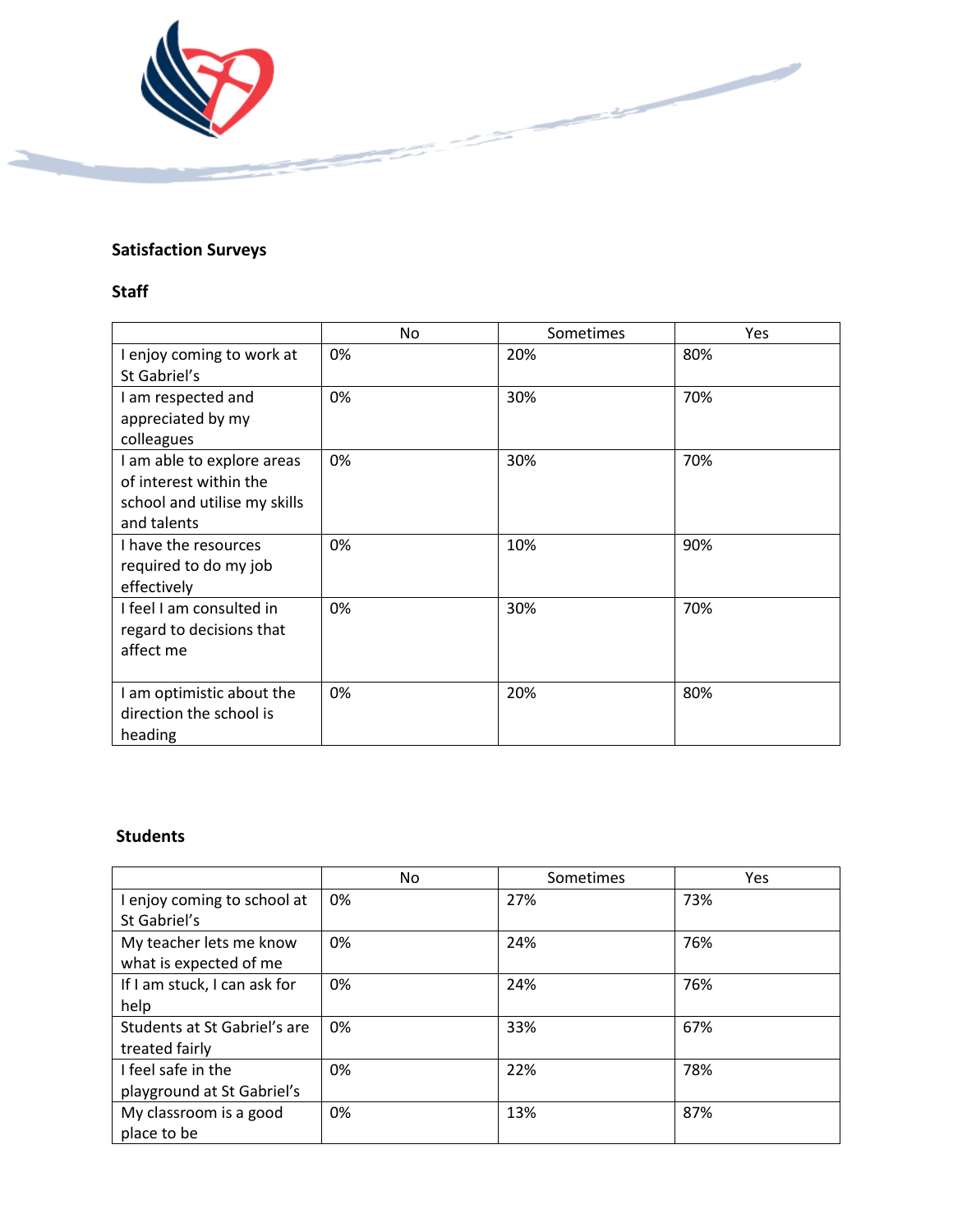

## **Parent Survey**

WELL BEING AND LEARNING:

| <b>QUESTION</b>                                                                     | $\frac{0}{0}$<br><b>Strongly</b><br>disagree | $\frac{0}{0}$<br><b>Disagree</b> | $\frac{0}{0}$<br><b>Neither</b><br>agree or<br>disagree | % Agree | $\frac{9}{6}$<br><b>Strongly</b><br>Agree |
|-------------------------------------------------------------------------------------|----------------------------------------------|----------------------------------|---------------------------------------------------------|---------|-------------------------------------------|
| My child feels safe at SGS                                                          | 0                                            | 2                                | 8                                                       | 10      | 80                                        |
| My child likes being at SGS                                                         | 0                                            | 2                                | 8                                                       | 20      | 70                                        |
| I feel comfortable approaching SGS<br>staff                                         | 0                                            | 5                                | 10                                                      | 70      | 15                                        |
| SGS supports the faith formation of<br>my child                                     | 0                                            | $\Omega$                         | 20                                                      | 60      | 20                                        |
| Teachers at SGS expect my child to<br>do their best                                 | $\mathbf 0$                                  | $\mathcal{P}$                    | 8                                                       | 70      | 20                                        |
| Teachers at SGS provide my child<br>with useful feedback about their<br>school work | 0                                            | 10                               | 15                                                      | 55      | 20                                        |
| My child is making good progress at<br>SGS                                          | $\overline{0}$                               | $\mathfrak{p}$                   | 8                                                       | 65      | 25                                        |

FACILITIES AND COMMUNITY:

| <b>QUESTION</b>                                                                                    | %<br><b>Strongly</b><br>disagree | %<br><b>Disagree</b> | $\%$<br><b>Neither</b><br>agree or<br>disagree | % Agree | $\frac{0}{0}$<br><b>Strongly</b><br>Agree |
|----------------------------------------------------------------------------------------------------|----------------------------------|----------------------|------------------------------------------------|---------|-------------------------------------------|
| The facilities at SGS are well<br>maintained and presented                                         | 0                                | 0                    | 10                                             | 70      | 20                                        |
| SGS seeks the views and opinions<br>of parents and guardians and takes<br>suggestions into account | 0                                | 5                    | 20                                             | 60      | 15                                        |
| I feel like a valued member of the<br><b>SGS community</b>                                         | ი                                | 5                    | 20                                             | 60      | 15                                        |
| SGS seeks to engage the whole<br>school in activities that develop<br>community                    | 0                                | 5                    | 25                                             | 55      | 15                                        |
| SGS takes parent opinions seriously                                                                |                                  | 10                   | 30                                             | 50      | 10                                        |